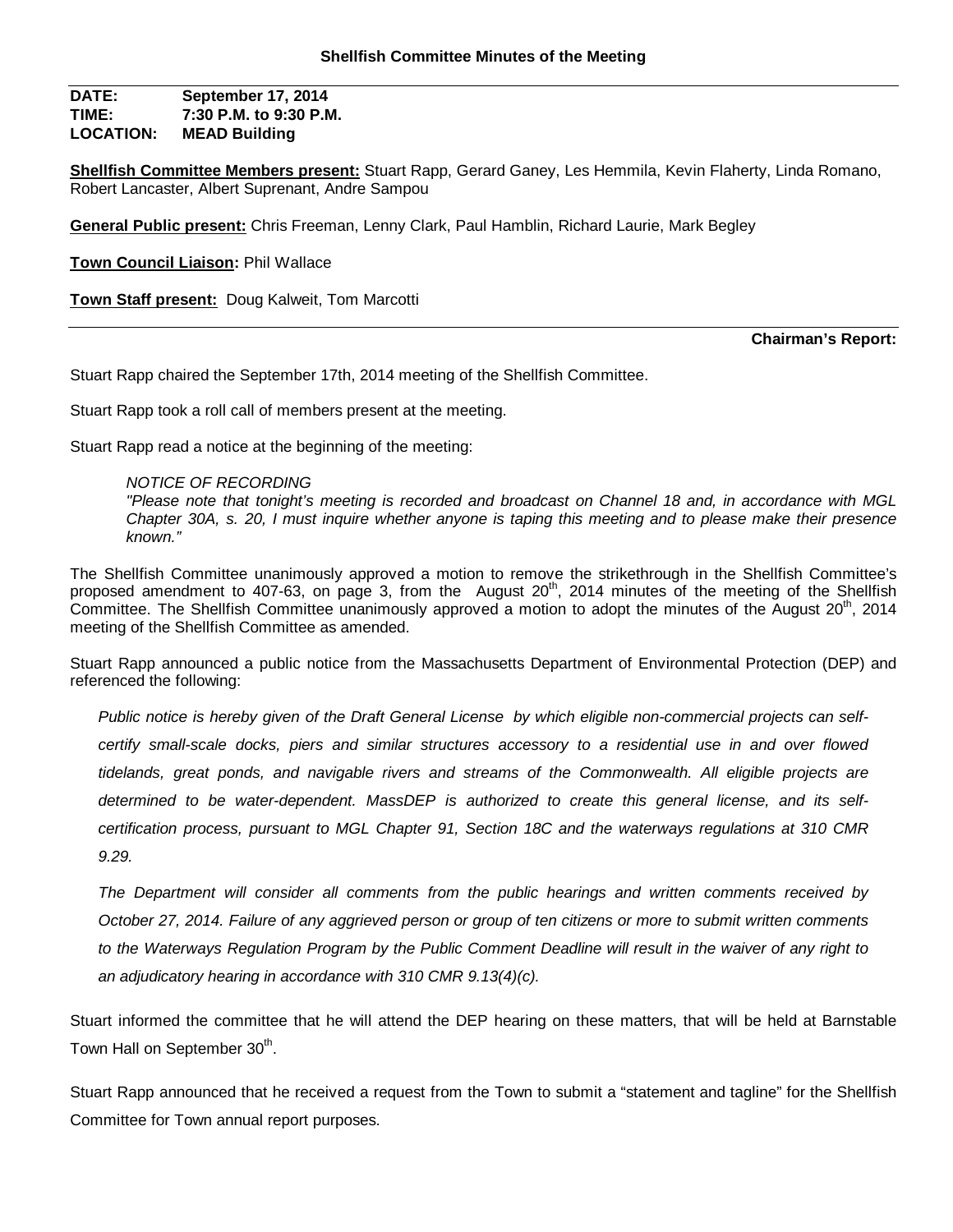## **Natural Resources Report**

2

Tom Marcotti informed the Shellfish Committee of the Town's management of a quahog propagation area located at Handy Point in Cotuit Bay. Tom informed the Shellfish Committee of the status of various Town shellfish propagation projects and informed the committee about the research, development and production work of Shellfish Technician Elizabeth Lewis and NR staff involving volunteers, (i.e. BARS members) to culture and free plant quahog seed and soft shell clams in southside embayments.

The following contaminated quahog relay areas are scheduled to open on Saturday, September 27, 2014:

### **Cotuit Bay Relay Area DMF/SC 21.22**

The Cotuit Bay Relay Area is defined as: the waters, flats and shoreline of that portion of Cotuit Bay between the "No Shellfishing" sign / posts located along the shoreline at 884 Main Street extending to the "NR" sign buoys located offshore.

### **Cordwood Lane Relay Area (Northern Portion) DMF/SC 21.21**

The northern portion of the Cordwood Lane Relay Area is defined as: the waters, flats and shoreline of that portion of Cotuit Bay located within the area defined by the "No Shellfishing" sign/post located on the shore at 721 Old Post Road to the NR "No Shellfishing" sign/buoy located offshore to the green navigational buoy at the southern end of the Cotuit Narrows to the "No Shellfishing" sign/post located on the shore at 797 Old Post Road.

The following contaminated quahog relay area is scheduled to open November 1, 2014 pending DMF approval:

### **North Bay Relay Area DMF/SC23.22**

The North Bay Relay Area is defined as: the waters, flats and shoreline of that portion of North Bay from the pier at 79 Sand Point Road to the pier at 86 Sand Point Road extending to the navigational channel at the northern entrance to Cotuit Bay and to the offshore sign/buoys in North Bay.

Pending approval by authorizing agents the following areas are tentatively scheduled to open on November 1, 2014:

Oyster Season Scallop Season Scudder Lane Recreational Shellfishing Area

Pending approval by authorizing agents the following areas are tentatively scheduled to close on November 1, 2014:

The West Bay Recreational Shellfishing Area

Tom Marcotti informed the committee of the Natural Resources bay scallop propagation project. Bay scallops (2014 year class) procured from Taylor Cultured Seafoods have been planted in four qualitatively distinct shellfish habitats in Town of Barnstable southside embayments. One aspect of the project is to determine survivability of the scallops and suitability of the various habitats.

Doug Kalweit updated the committee about his proposal to install a remote video camera at the Scudder Lane Landing as a tool for surveillance purposes. The Shellfish Committee and Doug discussed the use of surveillance technology for regulatory enforcement and other matters. Doug also met and discussed the issue with abutters in the Scudder Lane neighborhood.

Doug Kalweit informed the Shellfish Committee that the following number of recreational shellfishing licenses have been sold by the Town as of September 17, 2014:

Recreational Recreational Licenses: 2,479 ( 113 more than last year at this time.)

Doug informed the committee of the status of a pre-trial conference with two Wampanoag members regarding shellfishing regulation infractions.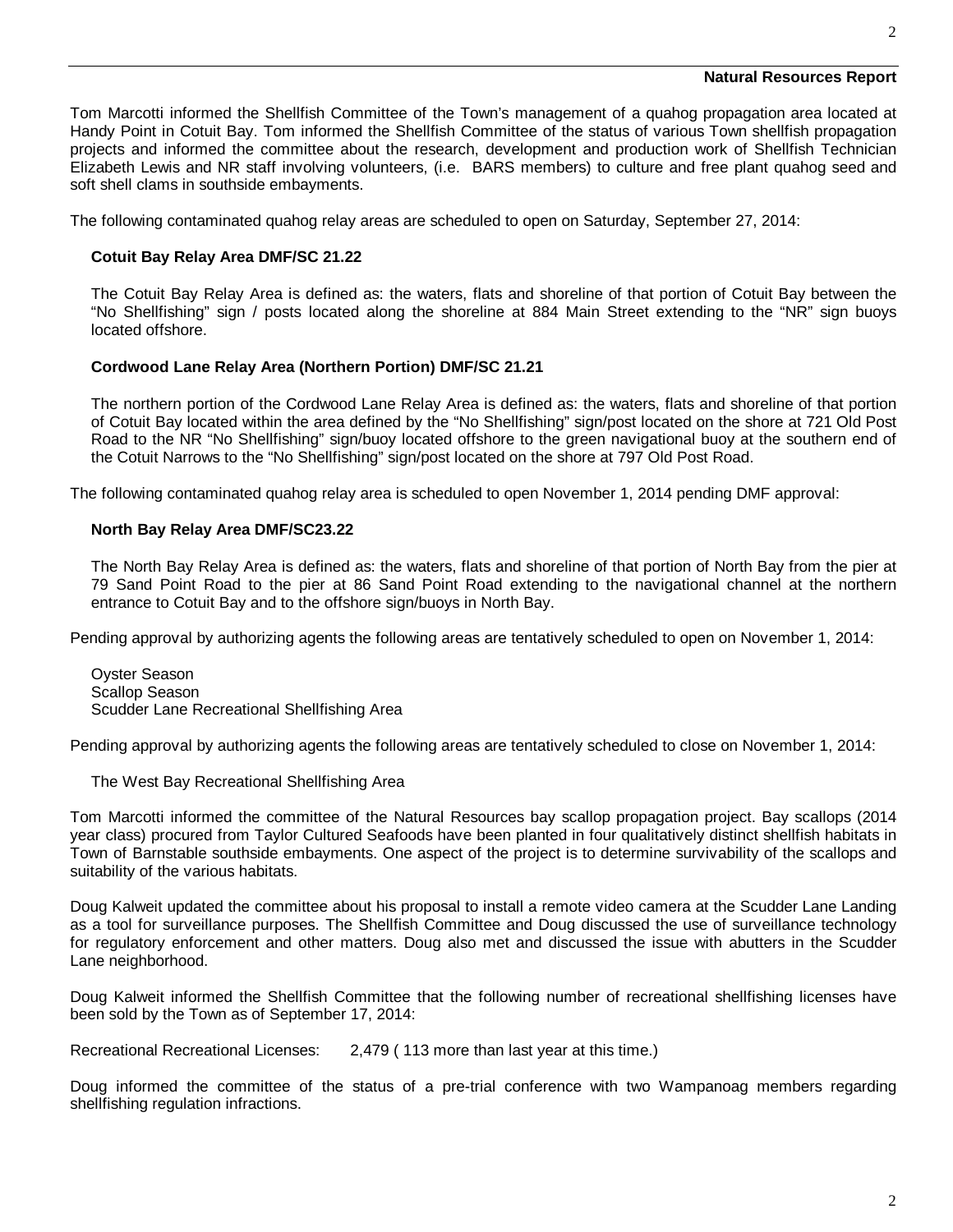## **Piers, Dredging and Shellfish Habitat Issues:**

The Shellfish Committee reviewed the following coastal development project proposal and discussed various pertinent shellfish resource and habitat issues:

**Applicant:** Stuborn, L.L.C.

# **Project**

**Location:** 153 Freezer Road, Barnstable, MA 02655, Map 301 / Parcel 06

# **Proposed**

**Project:** The proposed amendment at the site involves extending the approved bulkhead and a minor modification

to the approved floats to include a reduction in piles.

# **Applicant's**

**Agent:** Matthew Creighton, PWS BSC Group, Inc. 349 Route 28, Unit D W. Yarmouth, MA 02673 phone: 508-778-8919

**Public Hearing:** Date: September 30, 2014 Time: 6:30 P.M. Place: Barnstable Town Hall, 367 Main Street, Hyannis MA Town Council Hearing Room, 2nd floor 

## **Old Business**

**A)** The Aquaculture Sub-Committee has completed formulating proposed amendments to the Town of Barnstable Aquaculture License Regulations (Article IX). Les Hemmila informed the Shellfish Committee of the sub-committee's progress. Stuart requested that the Sub-Committee review the state and local transfer regulation for shellfish aquaculture sites and provide clarity, input and recommendations to the Shellfish Committee.

At the August 2014 meeting the Shellfish Committee completed their discussion and review of the Aquaculture Sub-Committee's proposed amendments to Aquaculture License Regulations (Article IX), revised them, and unanimously passed individual motions for each proposal recommending they be approved by the Town Manager.

**B)** The Shellfish Committee reviewed the committee's Barnstable Harbor shellfish aquaculture site expansion area proposal. Les Hemmila, Kevin Flaherty and Alpert Suprenant informed the other Shellfish Committee members that they have determined a waning of support for the proposal from the general public. Stuart informed the committee that he will put the issue of proposing an expansion of the shellfish aquaculture area in Barnstable Harbor to a discussion and vote, on the agenda of the October 2014 meeting of the Shellfish Committee.

## **New Business**

# **A. Shellfish Aquaculture License Transfer Application:**

The Shellfish Committee reviewed, discussed and unanimously approved a motion recommending that the following shellfish aquaculture license application of Christopher Van Duzer be approved by the Town Manager. Paul Hamblin and Richard S. Laurie were present to answer any questions from the committee regarding the application.

# **Applicant: Christopher Van Duzer**

- Application: The transfer of Paul Hamblin's licensed shellfish aquaculture site to Christopher Van Duzer, and the issuance of a new license to Christopher Van Duzer for a period of five years.
- Location: Barnstable Harbor, site ng046: A designated portion (1.05 acres) of intertidal flat in the mid- Barnstable Harbor north of Huckins Island as recorded on a map at the G.I.S. Unit.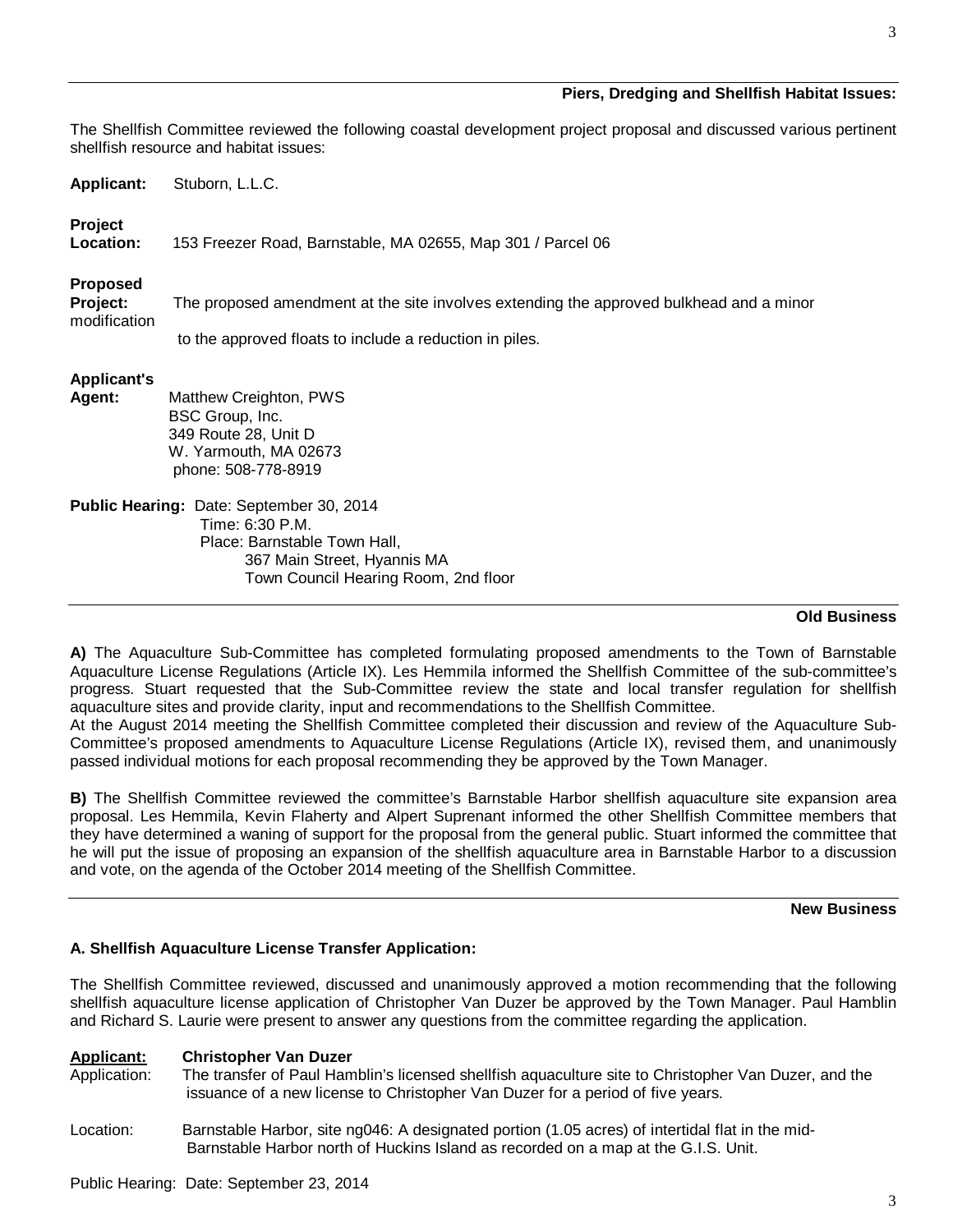## **B. Shellfish Aquaculture License Transfer Application:**

The Shellfish Committee reviewed, discussed and unanimously approved a motion recommending that the following shellfish aquaculture license application of Paul Hamblin be approved by the Town Manager. Paul Hamblin and Richard S. Laurie were present to answer any questions from the committee regarding the application.

| <b>Applicant:</b><br>Application: | <b>Paul Hamblin</b><br>The transfer of Lynda Bryson's licensed shellfish aquaculture site to Paul Hamblin, and the<br>issuance of a new license to Paul Hamblin for a period of five years. |
|-----------------------------------|---------------------------------------------------------------------------------------------------------------------------------------------------------------------------------------------|
| Location:                         | Barnstable Harbor, site ng016: A designated portion (2.01 acres) of intertidal flat in the mid-<br>Barnstable Harbor north of Sand Island as recorded on a map at the G.I.S. Unit.          |
|                                   | Public Hearing: Date: September 23, 2014<br>Time: 9:00 A.M.<br>Place: Barnstable Town Hall,<br>367 Main Street, Hyannis MA<br>Town Council Hearing Room, 2nd floor                          |

**C.** Natural Resources submitted the following proposed amendment to the Town of Barnstable Herring regulation 407- 10 to the Shellfish Committee for review. The Shellfish Committee approved a motion to recommend that the Town Manager amend herring regulation 407-10 as proposed.

**DATE:** August 29, 2014

圝

**SUBJECT:** Changes to the Town of Barnstable Shellfishing, Eel, Herring and Aquaculture rules and regulations as proposed by the Natural Resources Program of the Marine Environmental Affairs Division and submitted for review to the Shellfish Committee.

**BACKGROUND:** The Town of Barnstable maintains a comprehensive compilation of rules and regulations for the management of town shellfish, eel and herring natural resources as well as town shellfish aquaculture licenses. An annual review of these regulations is conducted by staff to ensure that the regulations meet the current needs of the community. Changes in the regulations are recommended by staff to the Town Manager. The Shellfish Committee is invited to discuss the proposed changes and also to provide recommendation to staff and the Town Manager. The Town Manager holds a public hearing on any proposed revision to the regulations and the public is invited to comment on the proposed changes. The Town Manager's approval of shellfish, eel, herring and aquaculture regulations shall become effective upon the expiration of thirty (30) days from the date the Town Council is notified, in writing, of said regulation approval unless the Town Council votes within said time to disapprove of the said regulation(s).

**SHELLFISH COMMITTEE REVIEW:** To be added to the agenda for the September 2014 meeting

## **PUBLIC HEARING:** TBD

**ANALYSIS:** The following list represents the proposed changes and the rationale therefore. The regulations have been reformatted to include the proposed changes. The entire regulation is outlined and insertions, deletions and/or changes are highlighted in **bold** for ease of identification, where applicable.